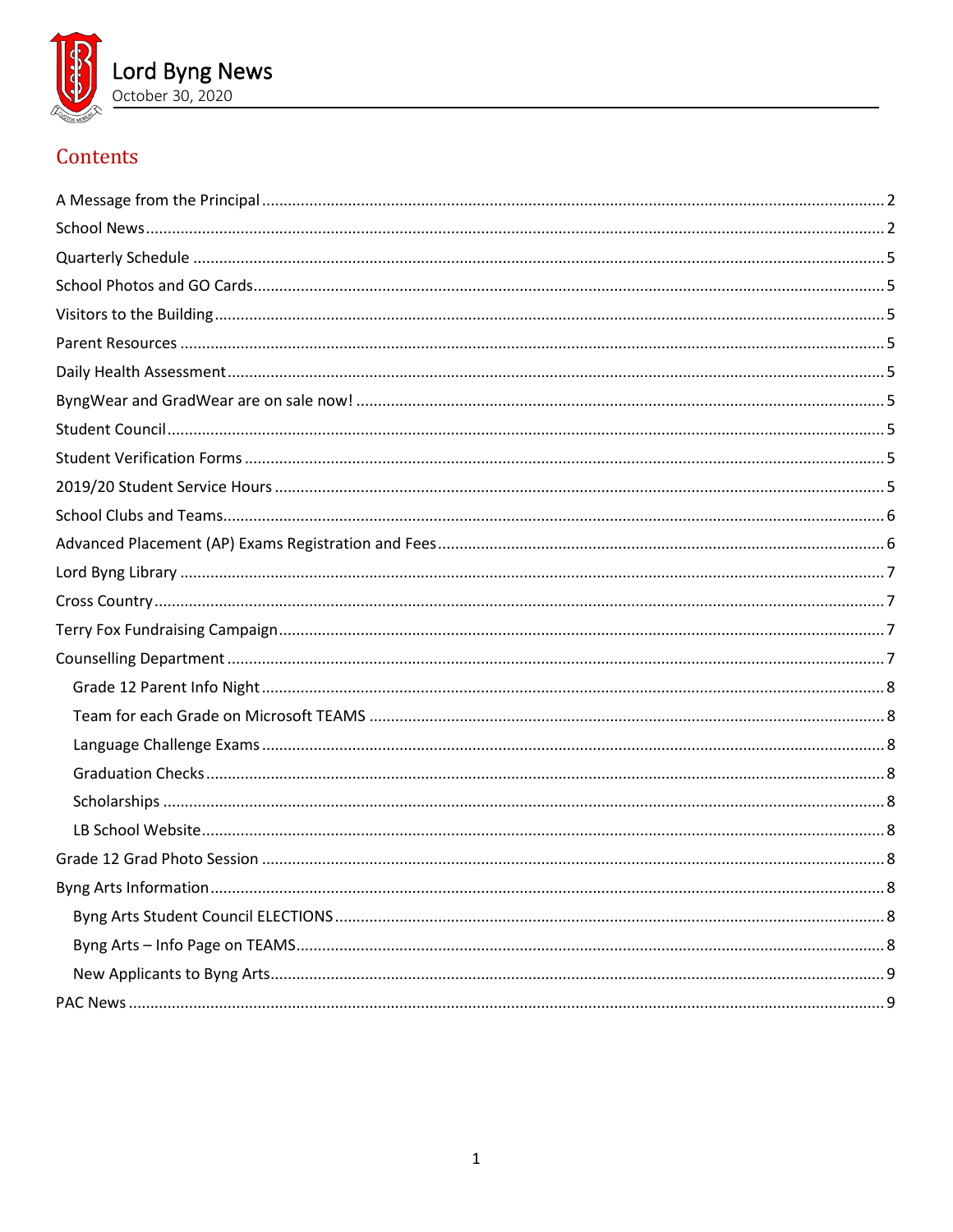## <span id="page-1-0"></span>**A Message from the Principal**

Dear Lord Byng Parents, Students and Community Members,

As we continue to work through the blended online and in person learning model of our first teaching quarter of the school year, I never cease to be impressed by the adaptations and creativity that I have seen from both teachers and students as the new model of learning develops. This week I had an invitation to sit in on a Senior English, British Literature 12 class with Ms. Pitchford Young as well as had the opportunity to attend a live broadcast of our Grade 12 assembly that was presented by Ms. Radic in the school library.

Both are just two examples of what is taking place throughout the school on a daily basis and I am continuously reminded of the talent and exceptional professionalism of our staff as they work to support all of our students. As a school community we are all focused on working together to support each other throughout these unprecedented days and we all deeply value and appreciate the constant support of our parents and community members. Keeping our students safe and engaged with their social and emotional learning as a top priority has been our collective focus since March and will continue to be the case.

Just a reminder for all our students as we head into the Halloween weekend with all the Halloween magic in the air that we want you all to stay safe and to remember that fireworks and firecrackers are extremely dangerous and are prohibited from our school grounds.

Stay safe and have a happy and safe Halloween weekend with your family!

<span id="page-1-1"></span>Mr. Wilmann

#### **School News**

#### **The dogwoods are back!**

If you were at Byng in June, you will remember the 2020 Drive Through Grad as a highlight of the school year. On the front steps of the school you may have noticed two dogwood trees in pots. The trees were brought to us by the VSB Grounds Department, then were taken back to the grounds department for the summer. Last week the trees were brought back and planted on either side of the steps of the main entrance to the school.

The dogwood is of course the floral emblem of British Columbia and the Dogwood diploma the certificate of achievement for all our graduates. The trees are a wonderful way to acknowledge our school as a centre of wisdom, knowledge and learning and replace the two dying fir trees that were removed for the ceremony.



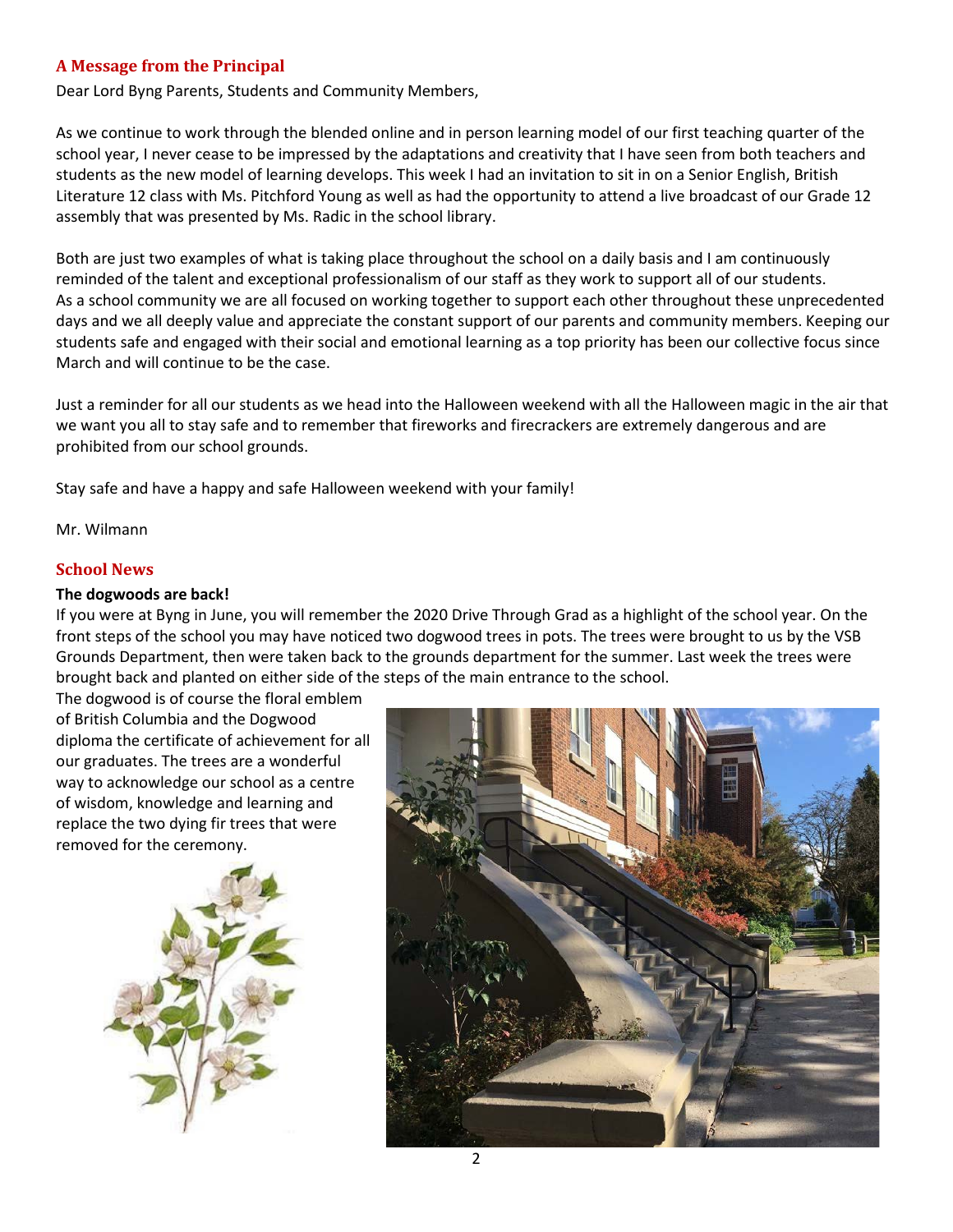## **Outdoor Classrooms!**

Staff took advantage of the great weather to take classes outside.



On Wednesday, our talented Jazz Band teacher Dr. MacLennan organized an outdoor concert for the benefit of the community!!!

Ms. Calman taking her French class outside for a book reading activity.



#### **We have our gym back!**

Another recent highlight was the opening of our large gym and other learning spaces that had been impacted by the seismic upgrading project. Now that these learning spaces are up and running staff have been able to put them to good use. Here are just a few of the activities that took place in these areas last week:

Ms. Anderson held a "physically distanced" strings concert in the small gym!

Great work Ms. Anderson!

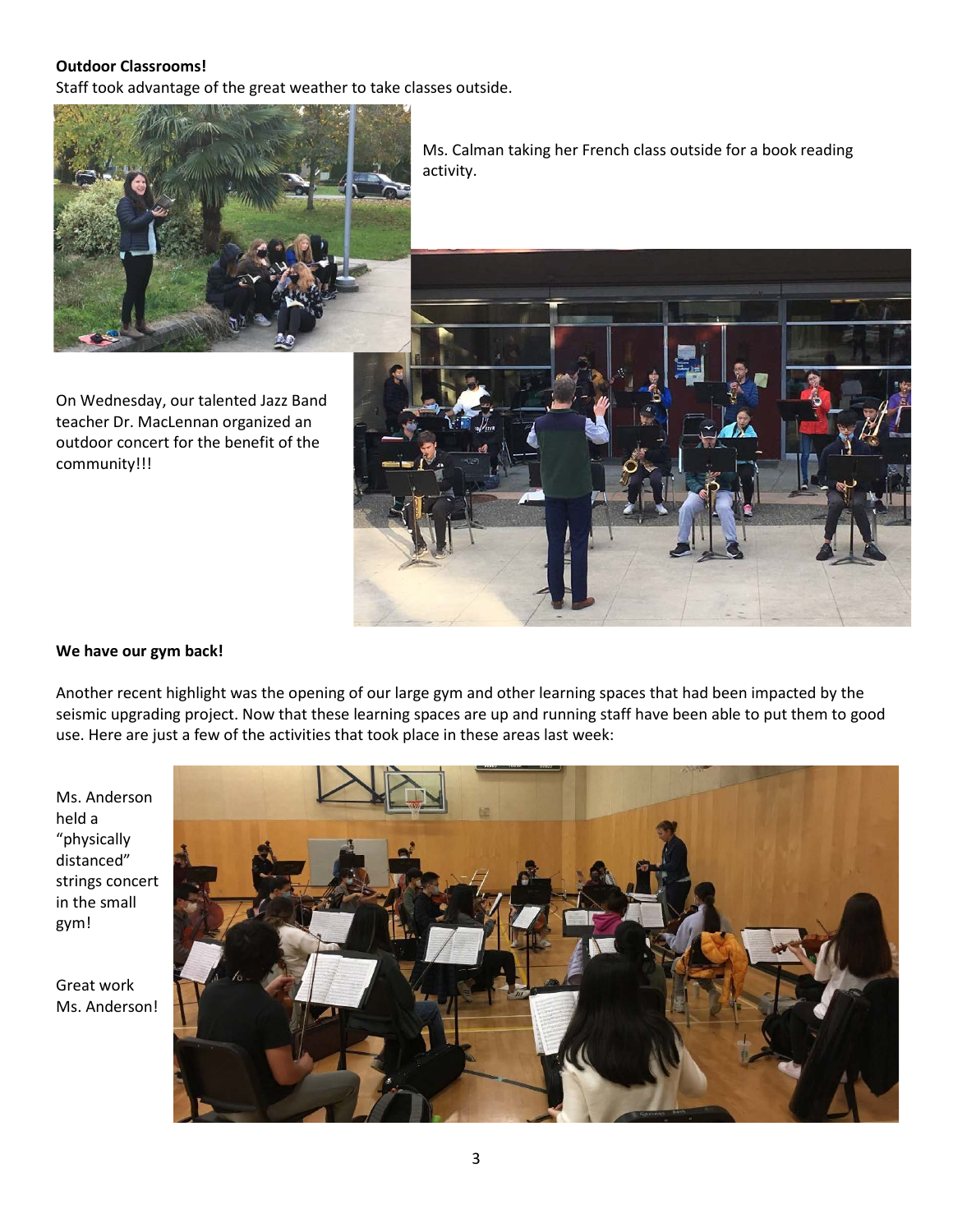And while the small gym was opened for a concert the big gymnasium was being used for a fitness challenge with the PE department using the newly renovated space to put our junior PE students through the rigor and challenge of the famous "beep test" !!!



Thanks Mr. Jack and your PE colleagues for getting our students back into shapegreat work!!!!

With more space than ever now available to our PE department than we have seen since March, Ms. Pendree provided another unique opportunity for her PE class with our multi-talented students using their own talents to share and teach each other fitness and training techniques from their own areas of expertise.

One of the many talented students demonstrated their martial arts skills for their peers in the cafeteria teaching space!!!! Great work Ms. Pendree!

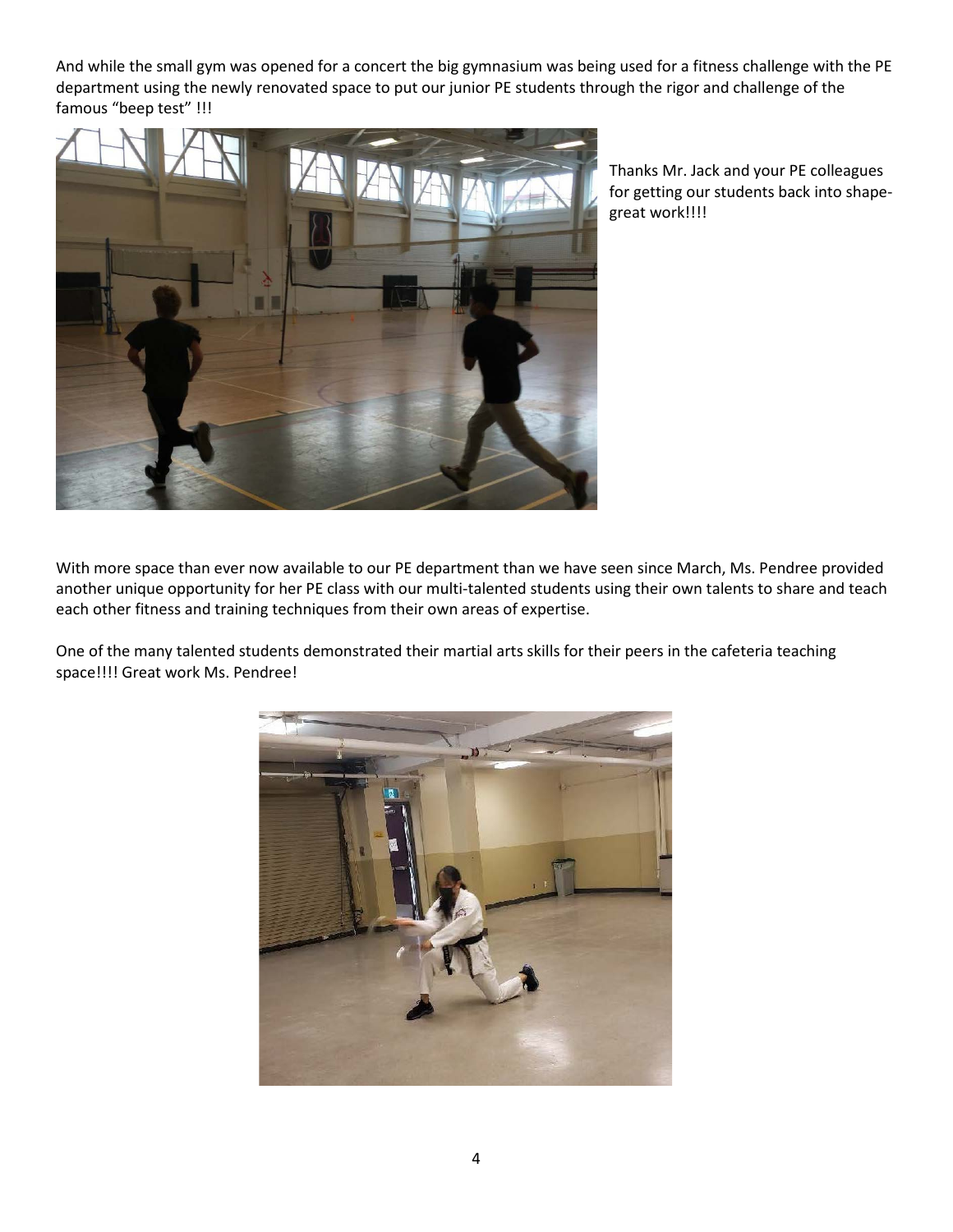## <span id="page-4-0"></span>**Quarterly Schedule**

Reminder that your D1(P2) class will be remote next week, and your D1(P1) class will be face to face (F2F). See rotation schedule: [Student F2F Rotation Calendar.](https://www.vsb.bc.ca/repository/SBAttachments/8e11130a-23bc-4157-9294-1c252018cc4d_STUDENTF2FandRemoteBlockCalendar2020-2021.pdf)

## <span id="page-4-1"></span>**School Photos and GO Cards**

Click [here](https://artona.com/schools/BYNG/programs/school_photo) to order your school photos. Please disregard the deadline. GO Cards will be handed out to students on November  $4<sup>th</sup>$  in their 1.1 class.

<span id="page-4-2"></span>Retakes will take place on Tuesday, November 17<sup>th</sup>.

## **Visitors to the Building**

The school building remains closed to the general public. Access by parents is by appointment only, approved directly by the Principal or Vice Principal, and for essential school business or on an emergency basis only. All other communication and business will occur via phone, virtual meeting or email.

#### <span id="page-4-3"></span>**Parent Resources**

<span id="page-4-4"></span>Please click here for a information on Raising [Digitally Responsible Youth -](https://saferschoolstogether.com/wp-content/uploads/2020/03/Raising-Digitally-Responsible-Youth-Guide-2020.pdf) Guide for Families.

## **Daily Health Assessment**

Please see the revised [Daily Health Assessment](https://www.vsb.bc.ca/repository/SBAttachments/8e11130a-23bc-4157-9294-1c252018cc4d_DailyHealthAssessment-Student_Sept15003.pdf) form (revised Sept. 15, 2020). If any of your children are experiencing any of the symptoms of illness on the form, contact a health-care provider for further assessment. This includes 8-1-1, or a primary care provider like a physician or nurse practitioner.



## <span id="page-4-5"></span>**ByngWear and GradWear are on sale now!**

<span id="page-4-6"></span>Please visit the [website](https://www.vsb.bc.ca/schools/lord-byng/About-Us/news/_layouts/15/ci/post.aspx?oaid=b3f94390-36b9-48ba-9b0b-57e4d73adb4e&oact=20001) for more information. Sale ends November 10<sup>th</sup>.

## **Student Council**

Any students who would like to be a part of Lord Byng's student council please complete the [Application Form](https://www.vsb.bc.ca/schools/lord-byng/Guidance-and-Support/Student-Council/Documents/sbfile/201021/Student%20Council%20grade%20rep%20application%202020_1.pdf) and email back to Mr. Sandher [\(ksandher@vsb.bc.ca\)](mailto:ksandher@vsb.bc.ca) by Monday, November 2nd. There are several positions available (see form for a full description of each position).

## <span id="page-4-7"></span>**Student Verification Forms**

Student Verification forms were sent home in September. Please ensure you review the information on the form and indicate any changes (in coloured ink, not black). Please return the form to the office if you have not already handed it in to your teacher.

If your form has the Personal Health number field highlighted, please ensure you add it to the form as it is required for the school to have this information.

<span id="page-4-8"></span>Also, if you have moved please provide a recent copy of a bill so we can update your home address in MyEdBC.

## **2019/20 Student Service Hours**

This is a message for students who have accumulated school service hours from Sept 2019 to March 2020 for in-school related activities at Lord Byng.

Please complete page 35 of your school agenda book and email to Ms. Chow in the school office at [vchow@vsb.bc.ca.](mailto:vchow@vsb.bc.ca) Also, please make sure to have the teacher signature and total calculation of hours. Due date is Friday, November 20<sup>th</sup>.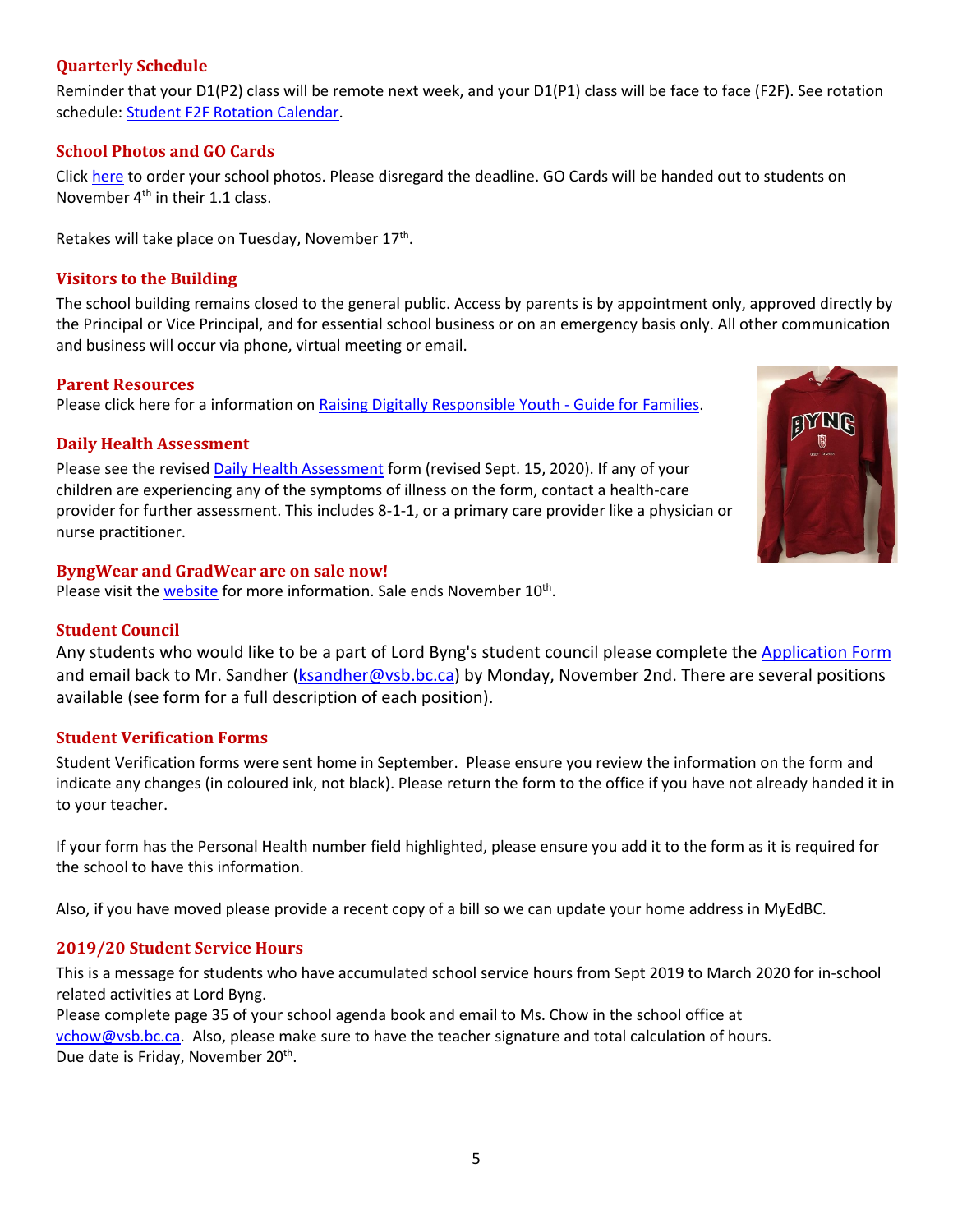# <span id="page-5-0"></span>**School Clubs and Teams**

Any students that would like to start a club are required to find a teacher sponsor.

To join an existing club or to find out more about the club please contact the teacher sponsor.

## **Club List:**

Avolution Magazine – Mr. Harris [rharris@vsb.bc.ca](mailto:rharris@vsb.bc.ca) Bike Mechanics Club – Mr. Raou[l araoul@vsb.bc.ca](mailto:araoul@vsb.bc.ca) Climate Club – Ms. Yor[k lyork@vsb.bc.ca](mailto:lyork@vsb.bc.ca) Investment Club – Mr. Wu [pwu@vsb.bc.ca](mailto:pwu@vsb.bc.ca) Korean Language and Culture Club - Ms. Shum [cnshum@vsb.bc.ca](mailto:cnshum@vsb.bc.ca) Leadership and Enterprise Club – Ms. Schniede[r kschnieder@vsb.bc.ca](mailto:kschnieder@vsb.bc.ca) The Social and Environmental Change Assembly (SECA) – Mr. McKeen [smckeen@vsb.bc.ca](mailto:smckeen@vsb.bc.ca) Robotics Club – Mr. Gustaini[s pgustainis@vsb.bc.ca](mailto:pgustainis@vsb.bc.ca)

# <span id="page-5-1"></span>**Advanced Placement (AP) Exams Registration and Fees**

Congratulations on enrolling in an Advanced Placement Course at Lord Byng Secondary. To register for your AP exam, you must complete the following steps:

- 1. Order an AP Exam via MyAP
	- o Sign into [myap.collegeboard.org](https://myap.collegeboard.org/login)
	- $\circ$  Use the access codes provided by your AP teacher(s) to join your AP class section(s).
	- o Under "Order Exam?" change "Undecided" to "Yes"
		- **If not ordering an AP exam, change "Undecided" to "No"**
	- o Deadline for AP Calculus, AP Computer Science, AP English Literature and Composition, AP French Language and Culture, AP Drawing and AP 2D Art and Design: **November 6th, 2020**
	- o Deadline for AP Statistics: **March 5th, 2021**
- 2. Pay AP Exam Fee online using the [vsb.schoolcashonline.com](https://vsb.schoolcashonline.com/) system (see Lord Byng website for more information on this system)
	- o For AP Calculus, AP Computer Science, AP English Literature and Composition, AP French Language and Culture, AP Drawing and AP 2D Art and Design:
		- Payment window will be open for AP exam payment between October 19<sup>th</sup> and **November 6<sup>th</sup>**, **2020**
	- o For AP Statistics:
		- **Payment window will be open for AP exam payment between February 15<sup>th</sup> and March 5<sup>th</sup>, 2021**
	- o AP Exam Fee: \$140

## **Advanced Placement Exam Schedule**

| Exam                                  | <b>Date</b>                                                                                                          | Time              |  |
|---------------------------------------|----------------------------------------------------------------------------------------------------------------------|-------------------|--|
| AP Calculus AB                        | Tuesday, May 4 <sup>th</sup>                                                                                         | $8:00$ am         |  |
| AP Computer Science A                 | Thursday, May 6 <sup>th</sup>                                                                                        | 12:00 pm          |  |
| AP English Literature and Composition | Wednesday, May 5 <sup>th</sup>                                                                                       | $8:00 \text{ am}$ |  |
| AP French Language and Culture        | Monday, May 10th                                                                                                     | $8:00 \text{ am}$ |  |
| <b>AP Statistics</b>                  | Thursday, May 13th                                                                                                   | 12:00 pm          |  |
| <b>AP Drawing</b>                     | Portfolio Submission Final Deadline: Fri, May 7 <sup>th</sup><br>(Portfolios need to be completed before this date.) |                   |  |
| AP 2D Art and Design                  |                                                                                                                      |                   |  |

*For students not enrolled in an AP class at Lord Byng please visit the [VSB website](https://www.vsb.bc.ca/Student_Learning/Secondary/Advanced_Placement_Exams/Pages/Default.aspx) for more information.*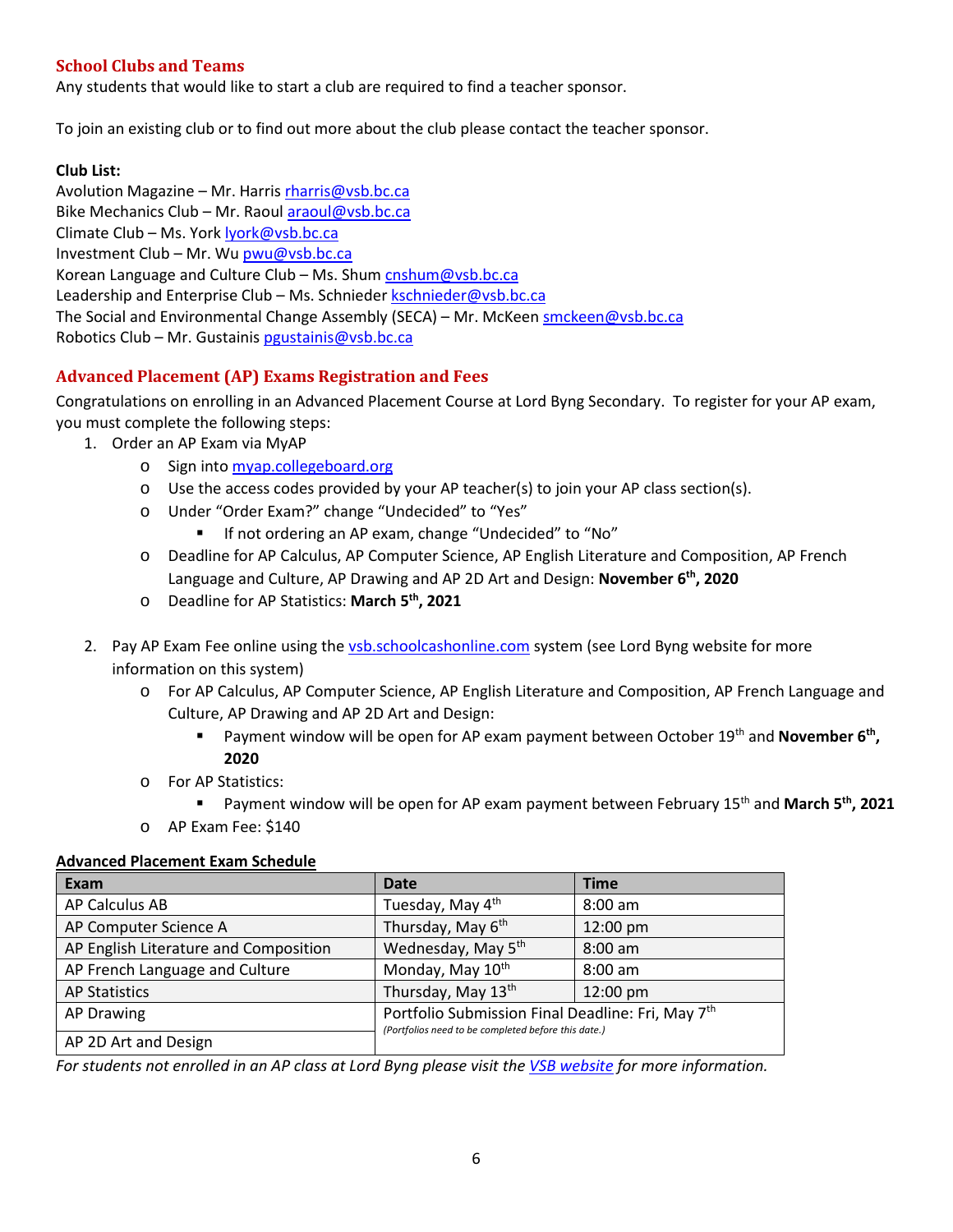# <span id="page-6-0"></span>**Lord Byng Library**

The library has had great success in getting books out to students even through these difficult times. Please encourage your child to request books to read through the entire school year as a focus on literacy is integral to learning. It is also important that students take a break from being online all the time and just read a good book. PLEASE READ!!!!

Students are encouraged to access *lordbynglibrary.weebly.com* to browse the catalogue. There is a BOOK REQUEST FORM button that allows students to enter information on how the Ms. Rezler can locate them when they are at school in order for the books to be delivered to them during that class. Additionally, there is a BOOK REQUEST FORM on the library door for students to fill out with a red folder for the drop off of the form.

Ms. Rezler is happy to help with book recommendations as well as research for assignments. Please email her if your student has any questions or would like some support from the library on their schoolwork.

## <span id="page-6-1"></span>**Cross Country**

Congratulations to everyone on the Cross-Country team who participated in Virtual Meet # 1 at Jericho Beach Park on Wednesday. Surprisingly, the weather held up making the conditions ideal on the 3.5 km course and a good time was had by all. Lord Byng had a strong turnout with 25 athletes (13 boys and 12 girls). The team ran very well on the whole and there were some very outstanding performances. The next practice will be on Monday with Virtual Meet # 2 next Thursday, November 5<sup>th</sup> back at Jericho.

Cross Country Virtual Meet # 1 @ Jericho Beach Park:

## **Girls**

1st-Chloe Symon (1st Junior), 13.49.50 2nd-Ella Symon (1st Senior), 13:57.87 3rd-Skye Higgins (2nd Senior), 14, 36.57 4th-Risa Nakamura (3rd Senior), 15:32:74 5th-Sophia Bi (4th Senior), 15:35.88 6th-Sara Lam (2nd Junior), 17:10.69 7th-Claire Tonner (3rd Junior), 17:37.95 8th-Leah Fedder (5th Senior), 17:40:51 9th-Lisa Dai (4th Junior), 19:38.54 10th-Danielle Chu (5th Junior), 19:53.0

## **Boys**

1) Jacob De-wijze (1st Senior), 12:03.80 2) Paul Paetzel (2st. Senior), 12:20:19 3) Eli Mullin (1st- Junior), 12:32:0 4) Zackary Mullin (3rd Senior), 12:37:37 5) Isaac Dance (2nd Junior), 12:40:25 6) Finn Coleman (4th Senior), 13:32:53 7) Marko Radic (3nd Junior), 13:56.84 8) Aiden Liu (4th Junior), 14:43:49 9) Josh Rudd (5th Junior), 14:44:27 10) Nick Watchorn (6th Senior), 14:45:93

<span id="page-6-2"></span>For more information about the Byng Cross Country Team. Please contact Mr. Jack at [bjack@vsb.bc.ca](mailto:bjack@vsb.bc.ca)

# **Terry Fox Fundraising Campaign**

So far, we have raised approximately \$3,900 for the Terry Fox fundraising campaign. Donations can still be made on-line or in person to your current quarter one teachers.

Please click [HERE](https://secure.terryfox.ca/registrant/TeamFundraisingPage.aspx?TeamID=915903) to donate and help us reach our goal of \$8000. Thank you for your supporting our school in the fight against cancer and continuing Terry's legacy! #terryfoxschoolrun @terryfoxfoundation

# <span id="page-6-3"></span>**Counselling Department**

Counsellors have been assigned to students by their last name (for all grades):

A to Gr Mr. R. Greenshields [rgreenshields@vsb.bc.ca](mailto:rgreenshields@vsb.bc.ca) Gs to L Ms. J. Radic *iradic@vsb.bc.ca* M to Te Mr. R. Rymer [rrymer@vsb.bc.ca](mailto:rrymer@vsb.bc.ca) (Ms. Smith is currently away) Tf to Z Ms. Birsan [ibirsan@vsb.bc.ca](mailto:ibirsan@vsb.bc.ca)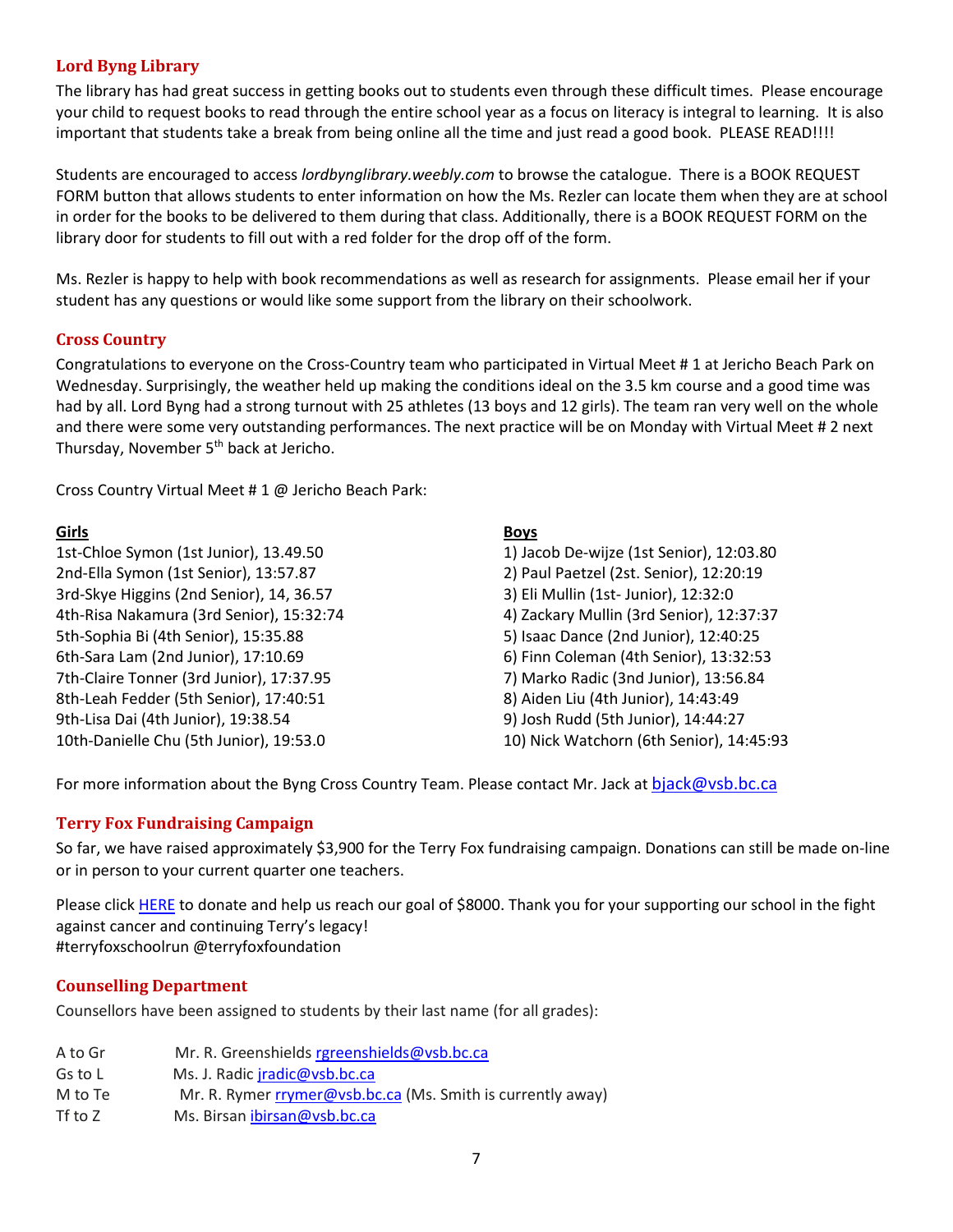## <span id="page-7-0"></span>**Grade 12 Parent Info Night**

Counsellors are organizing a *Post-Secondary and Beyond Info Night* on Tuesday, November 3rd at 7pm. This is will be a virtual Zoom presentation. Zoom link will be emailed to all grade 11 and 12 parents on Tuesday morning.

## <span id="page-7-1"></span>**Team for each Grade on Microsoft TEAMS**

Counsellors have set up classroom groups for each grade on Microsoft Teams platform. Students will be able to click on their respective Counselling teams, for example, grade 12s will have access to **Grade 12 - 2020/21 (Counselling) team.** Here, counsellors will post information on graduation, scholarships, post-secondary info, volunteering opportunities, etc. We hope that students check this regularly as it will contain super valuable content. Any students that are not part of their grade counselling TEAM please notify your counselor so that we can add you.

## <span id="page-7-2"></span>**Language Challenge Exams**

Language Challenge Exams: Information about Language challenge exams can be found in the counselling office. Please note that students are required to fill out the forms online this year and then print out the completed forms to return to counsellors. Handwritten applications will be returned to be filled out online and then printed. The due date for the application is November 6, 2020. We are not able to take ANY late applications.

<span id="page-7-3"></span>Please see Lord Byng website for all the details: [Language Challenge Exams and External Credits](https://www.vsb.bc.ca/schools/lord-byng/Teaching-and-Learning/Classes-and-Departments/Counselling/Pages/Language-Challenge-Exams-and-External-Credits.aspx?rf=830e511d-a1a4-4faf-99d0-28b1736820df)

## **Graduation Checks**

<span id="page-7-4"></span>Click [here](https://www.vsb.bc.ca/schools/lord-byng/Guidance-and-Support/Grade%2012/Documents/sbfile/201020/Grad%20check%20letter%20Oct%202020_1.pdf) for information on graduation requirements from Mr. Wilmann.

## **Scholarships**

## Dear Grade 12s,

For scholarship info please check our Teams Grade 12 Counselling group. Also, some information can be found on our school [website.](https://www.vsb.bc.ca/schools/lord-byng/Teaching-and-Learning/Classes-and-Departments/Counselling/Pages/Scholarships.aspx)

#### <span id="page-7-5"></span>*LB School Website*

Please feel free to check out our school [website](https://www.vsb.bc.ca/schools/lord-byng/Teaching-and-Learning/Classes-and-Departments/Counselling/Pages/default.aspx) as we have worked on streamlining it and updating it with the most current information.

## <span id="page-7-6"></span>**Grade 12 Grad Photo Session**

It is not too late to schedule an appointment for Grad Photos! Please see link for more info and to book your appointment:<https://artona.com/schools/BYNG/programs/graduation>

# <span id="page-7-7"></span>**Byng Arts Information**

<span id="page-7-8"></span>*Byng Arts Student Council ELECTIONS*  Congratulations to our newly elected Student Council Executive **President: Theo Robson Vice-Presidents: Megan and Sarah Wang (exact tie in votes!!!) Secretary/Treasurer: Camille Griffiths**

Executive will be meeting to organize things then we will make a call for Members at Large from all the students in Byng Arts to help with our different committees. Council will be made up of several small groups focused on things like events, communication, and fund-raising for initiatives like the Canley Cup Food Bank Funding Drive. Stay tuned.

## <span id="page-7-9"></span>*Byng Arts – Info Page on TEAMS*

Please stay tuned and use the Team site to keep up with new information for Byng Arts. If you haven't checked out the site, please do so (it can be found attached to your TEAMS page – please contact me if you do not have a link on your TEAMS page and I will add you [jhartley@vsb.bc.ca\)](mailto:jhartley@vsb.bc.ca).